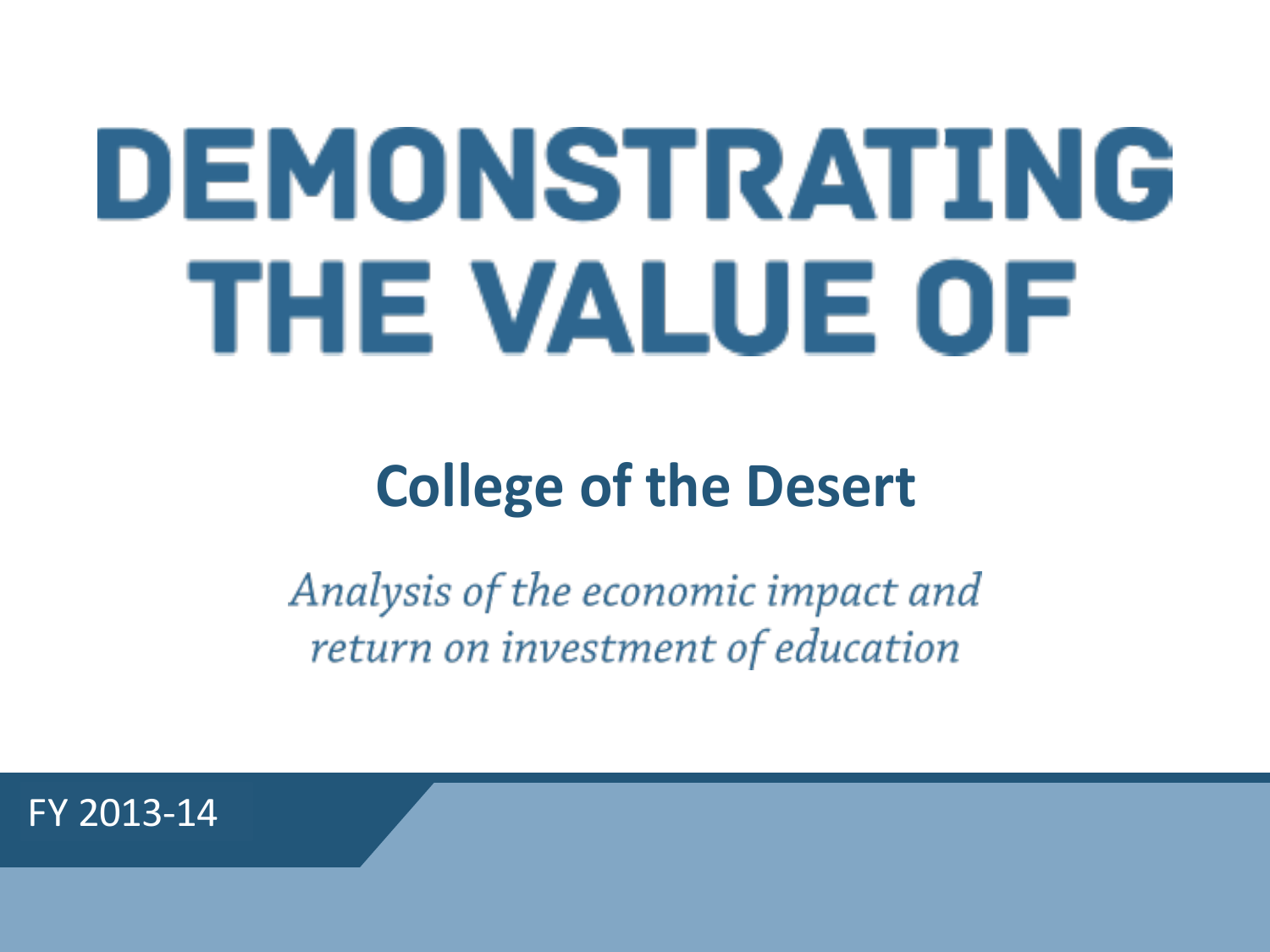### Study components

# **ECONOMIC IMPACT**

on local business community

# **RETURN ON INVESTMENT**

to students, society, and taxpayers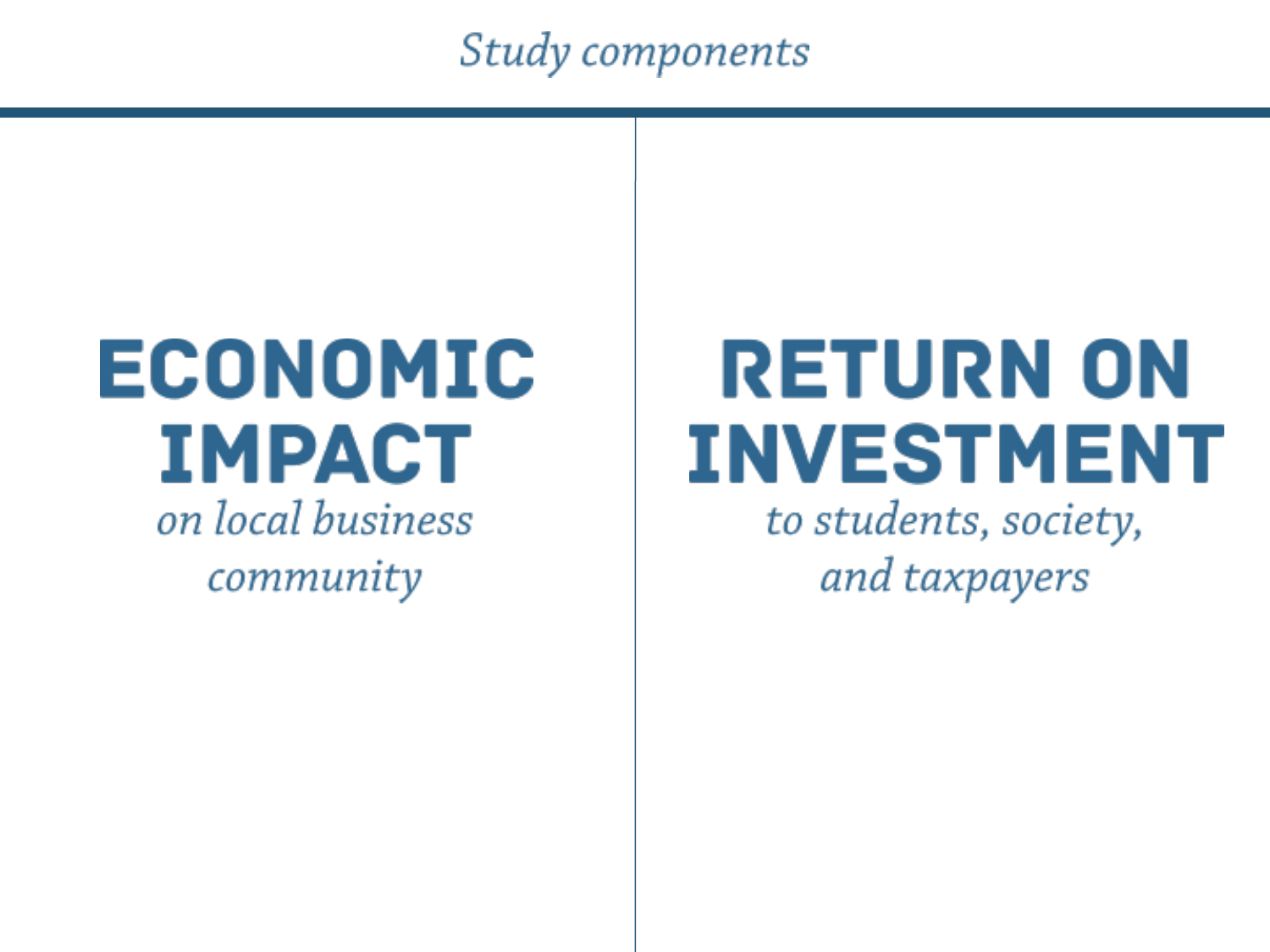## **ECONOMIC IMPACT ANALYSIS Measures**

## **impact of OPERATIONS SPENDING**

## impact of STUDENT SPENDING

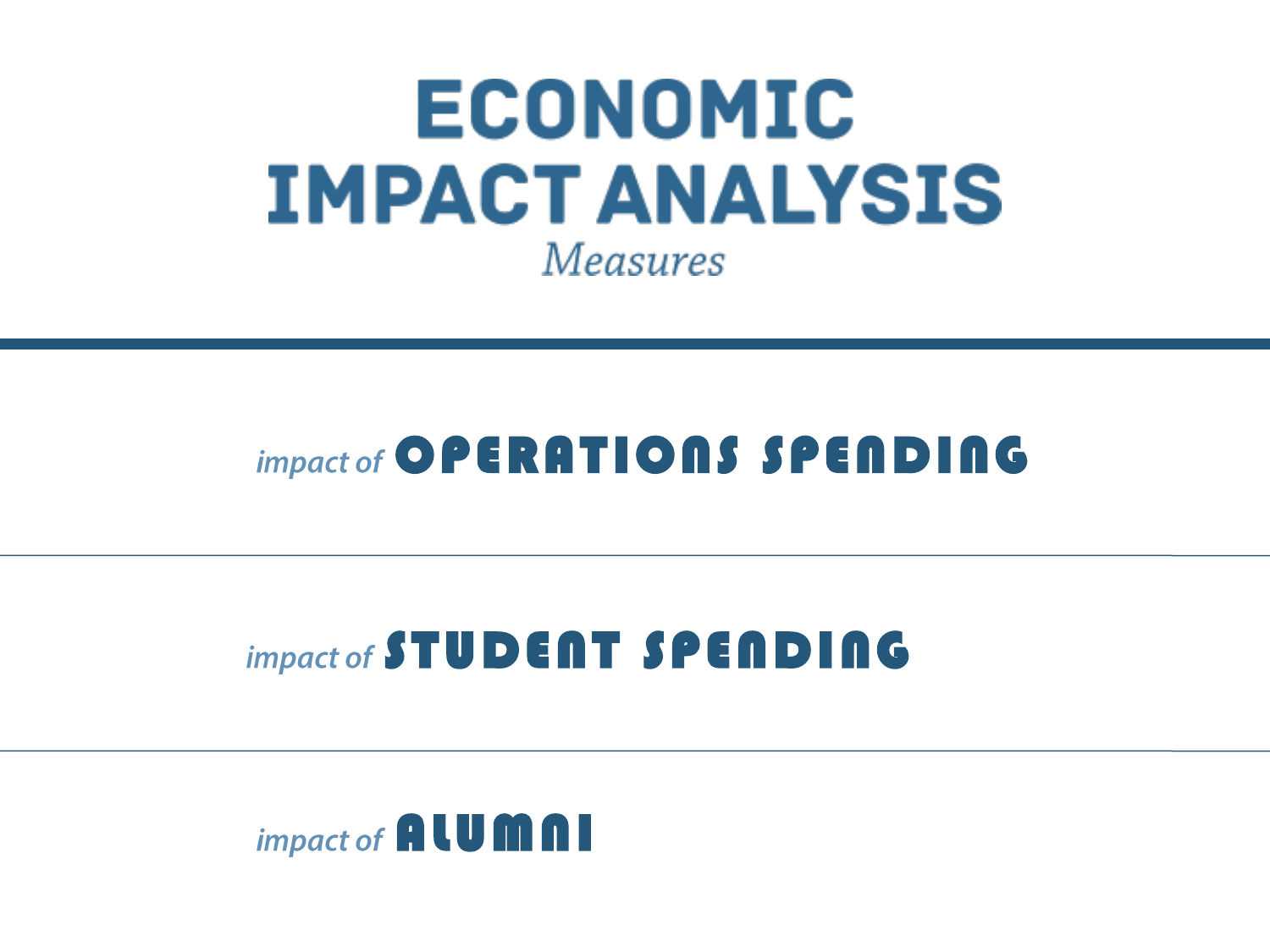## **ECONOMIC IMPACT ANALYSIS** Approach

• Calculate **initial sales** generated in region

• Derive sales created by **multiplier effects**

• Convert results to **income**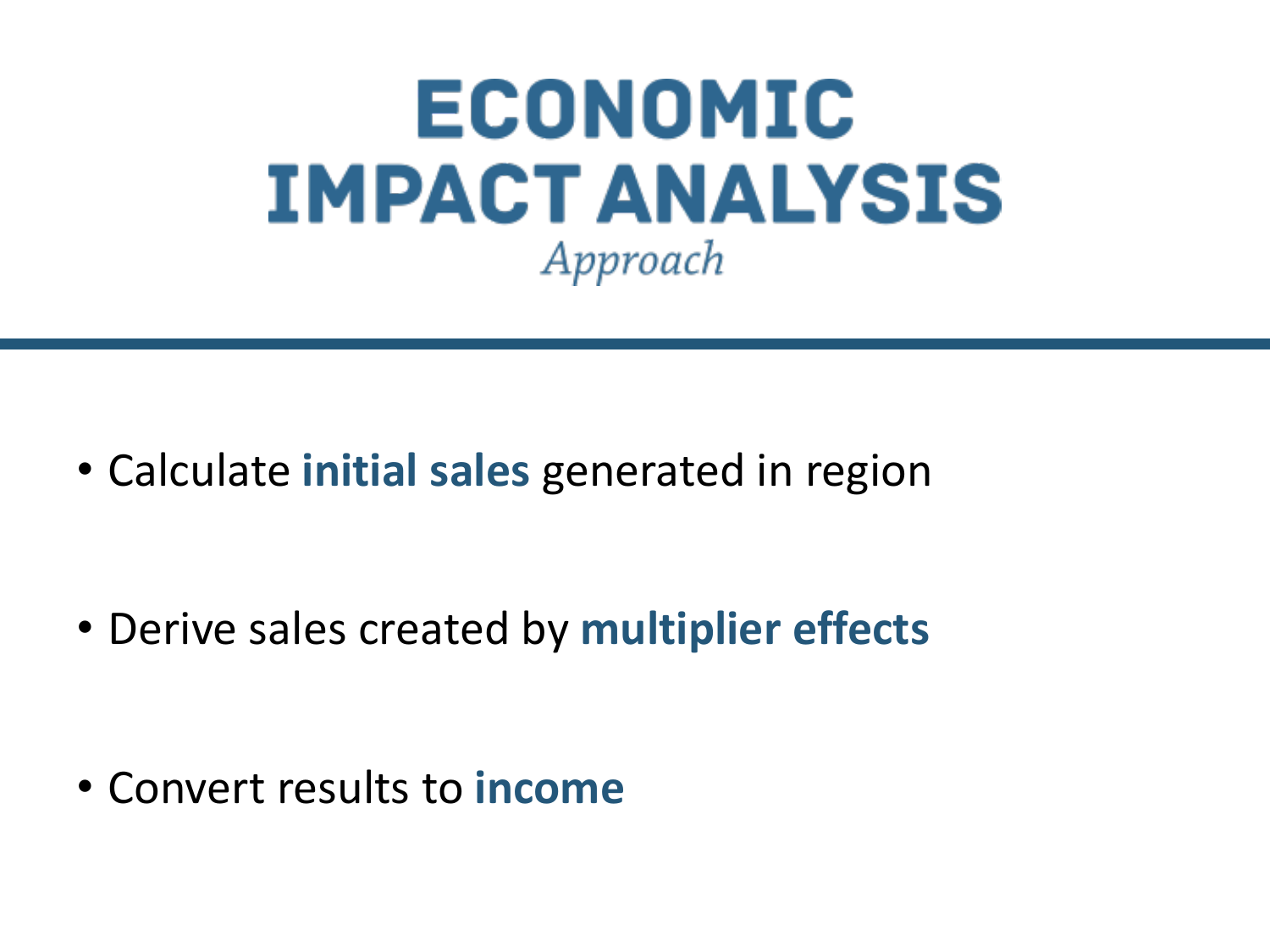## impact of **OPERATIONS** SPENDING

#### **INITIAL EFFECT**

#### **MULTIPLIER EFFECT**

Payroll of college and income created by the spending of the college and its employees

# **\$50.5 million**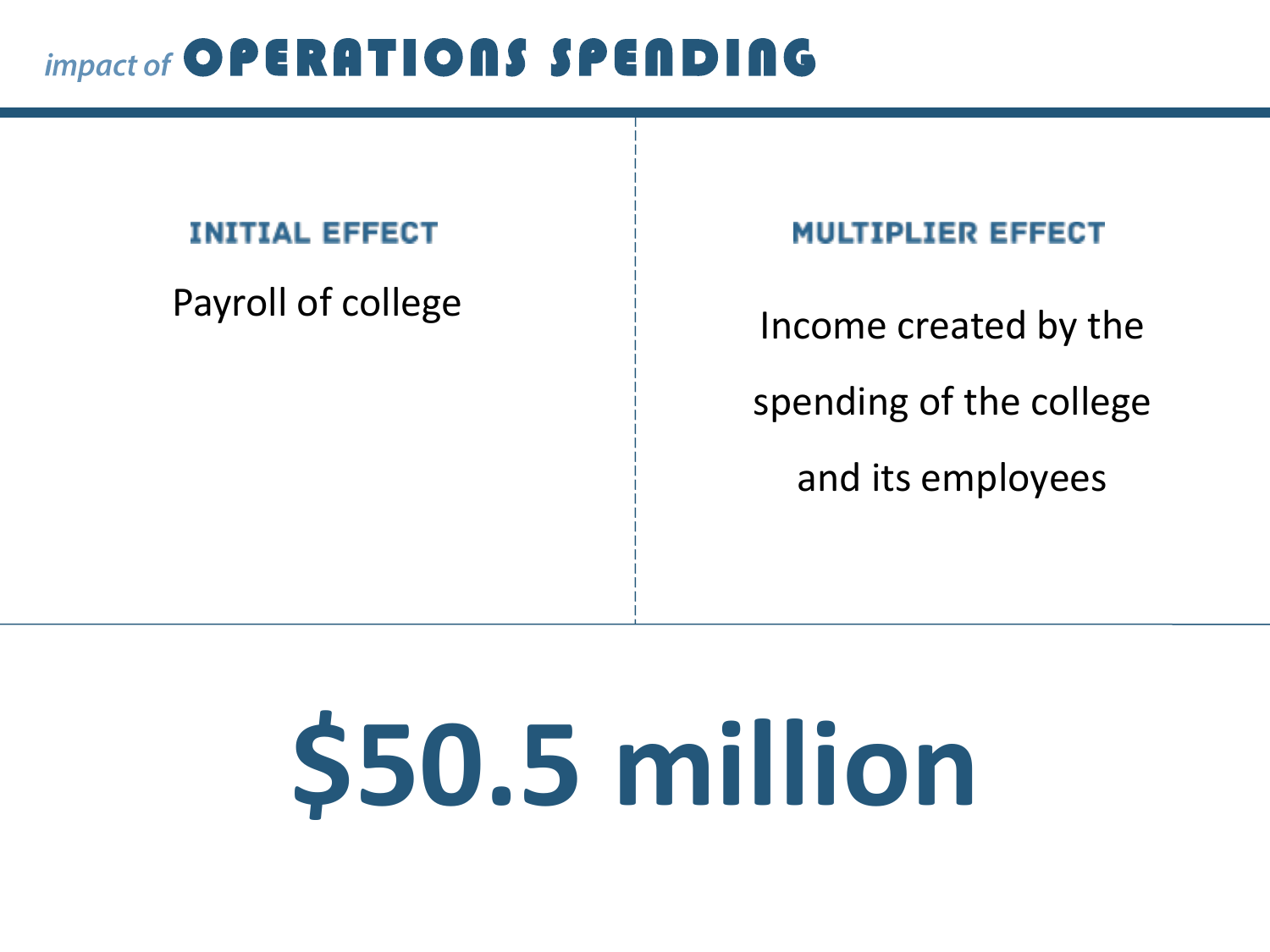## impact of STUDENT SPENDING

#### **INITIAL EFFECT**

Income created by the spending of out-of-region students

#### **MULTIPLIER EFFECT**

Income created by the spending of businesses patronized by students

# **\$9.2 million**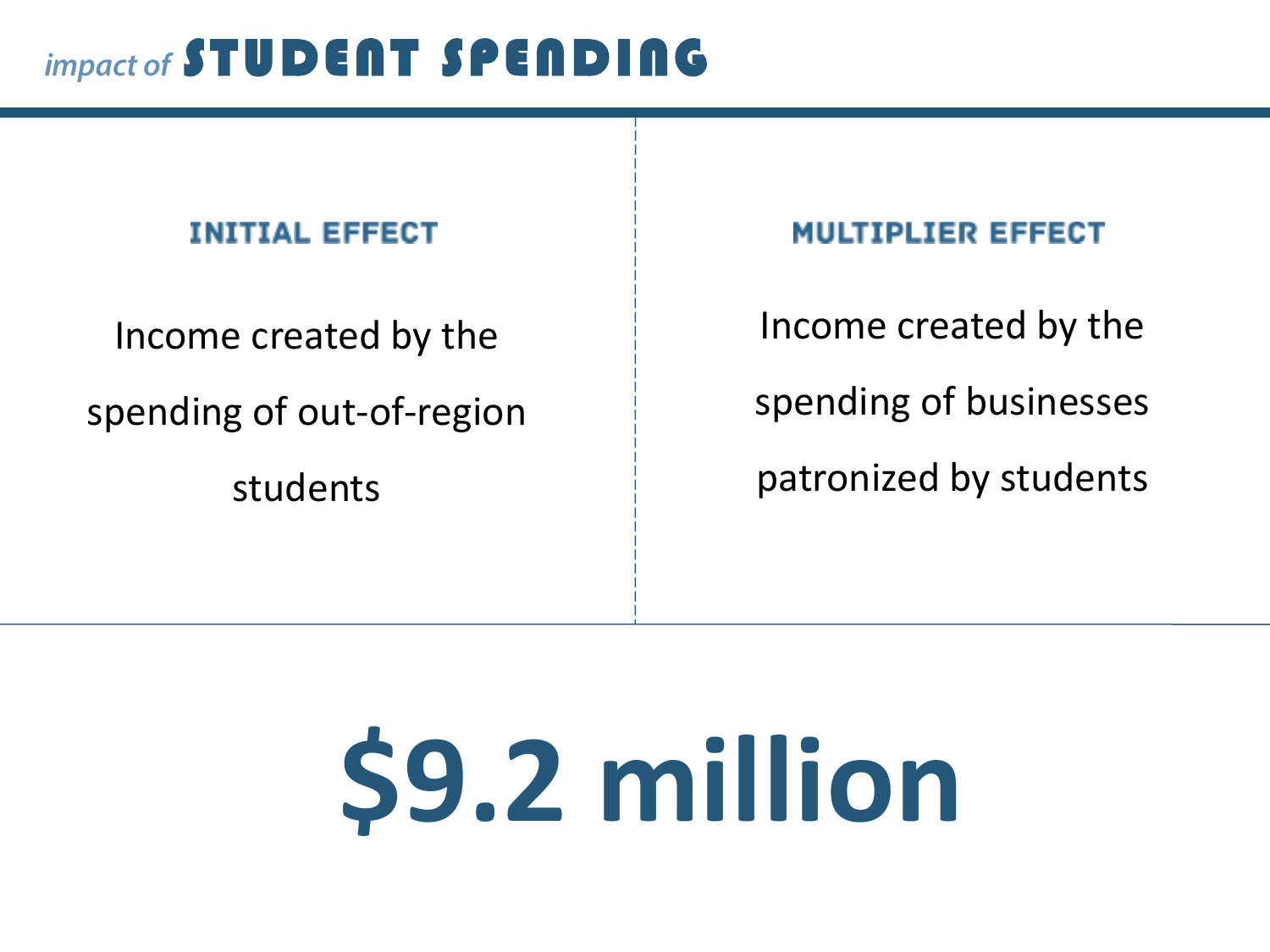

#### **INITIAL EFFECT**

Higher wages of former

students + increased output

of businesses

#### **MULTIPLIER EFFECT**

Income created by the spending of students and businesses

# **\$243.1 million**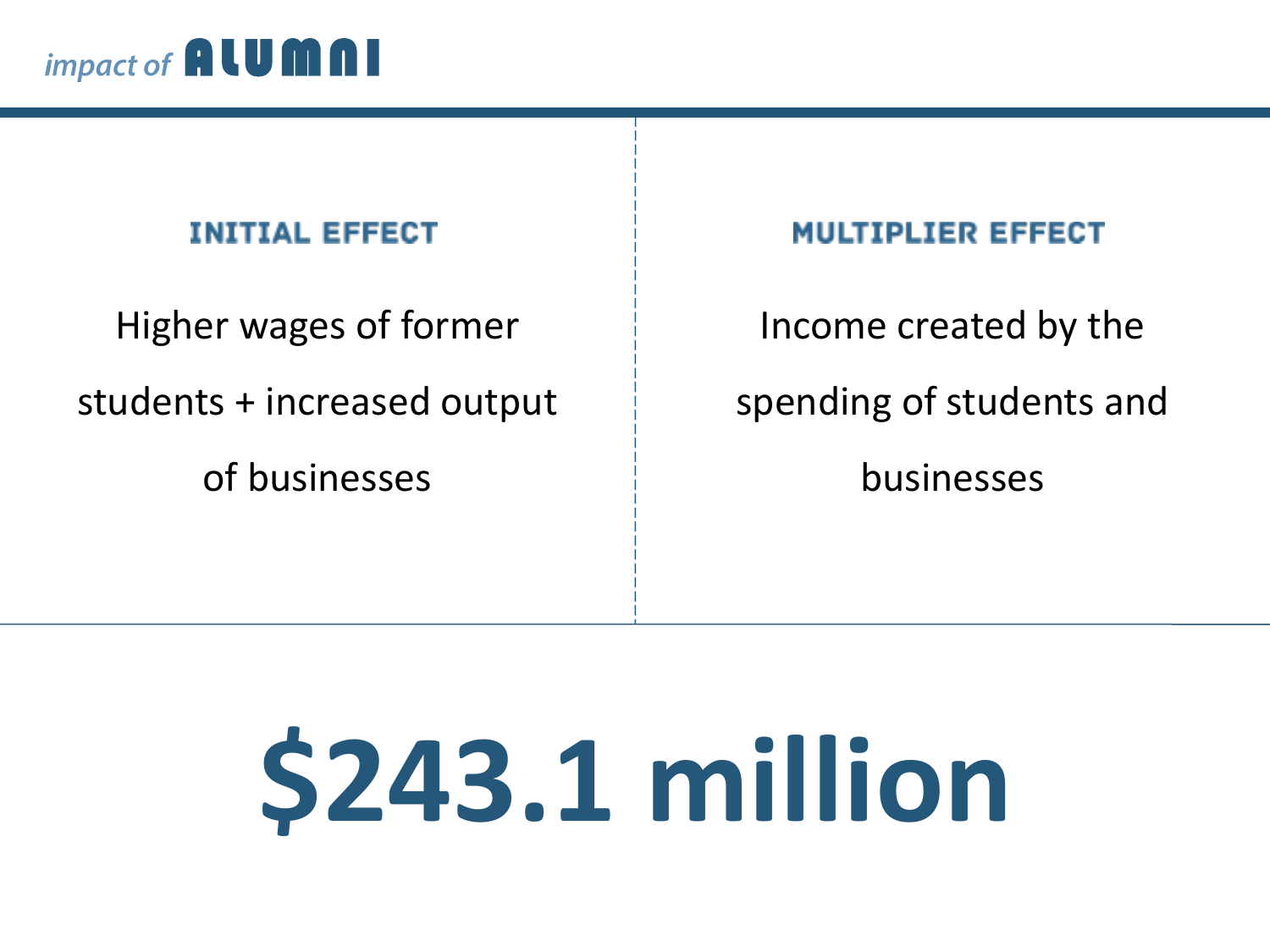## **ECONOMIC IMPACT ANALYSIS** Results

A D D E D IN COME IN REGION

| Impact of operations spending | \$50.5 million         |
|-------------------------------|------------------------|
| Impact of student spending    | \$9.2 million          |
| Impact of alumni              | <b>\$243.1 million</b> |
| Total impact                  | <b>\$302.8 million</b> |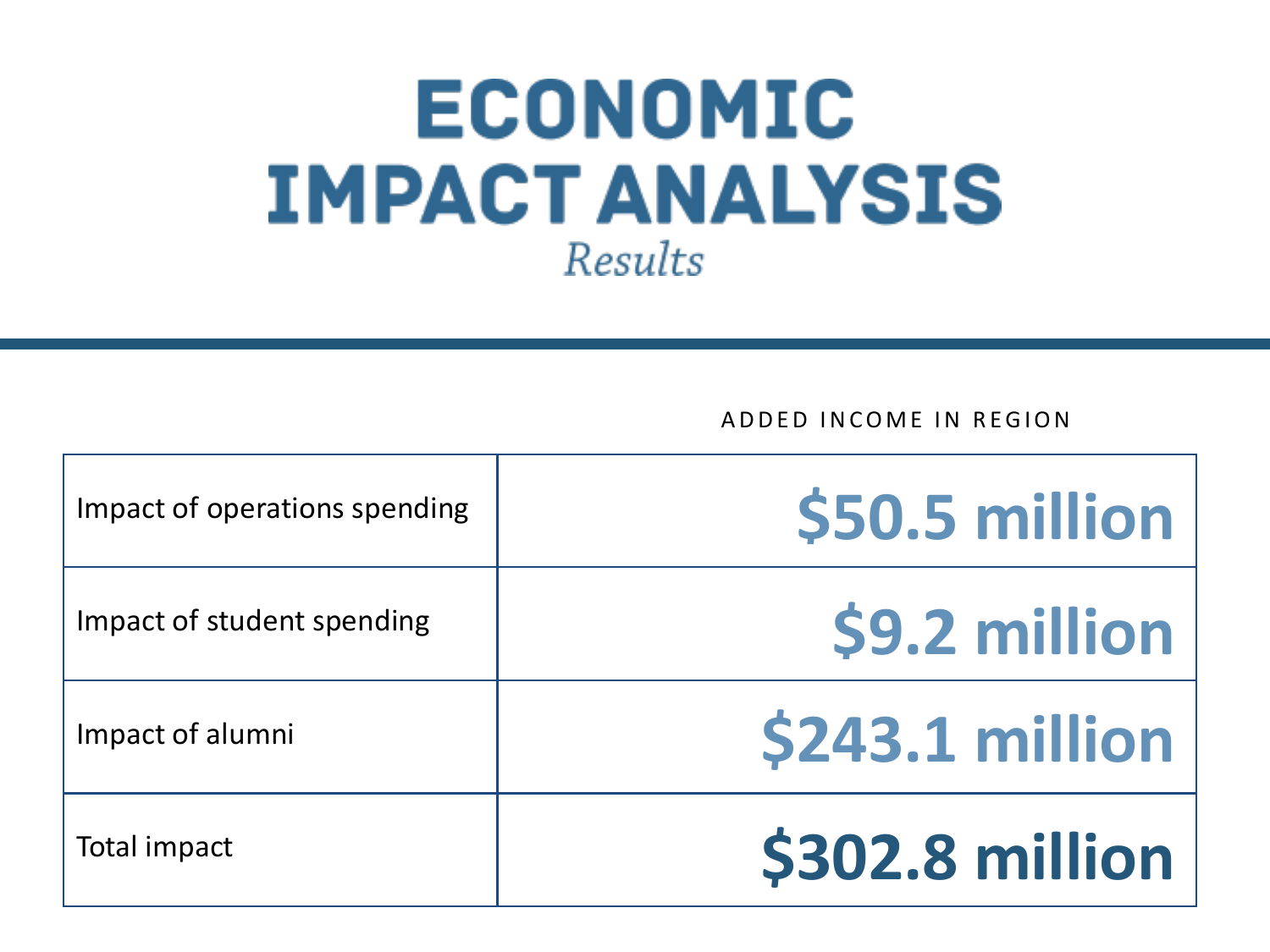

## **STUDENT** perspective



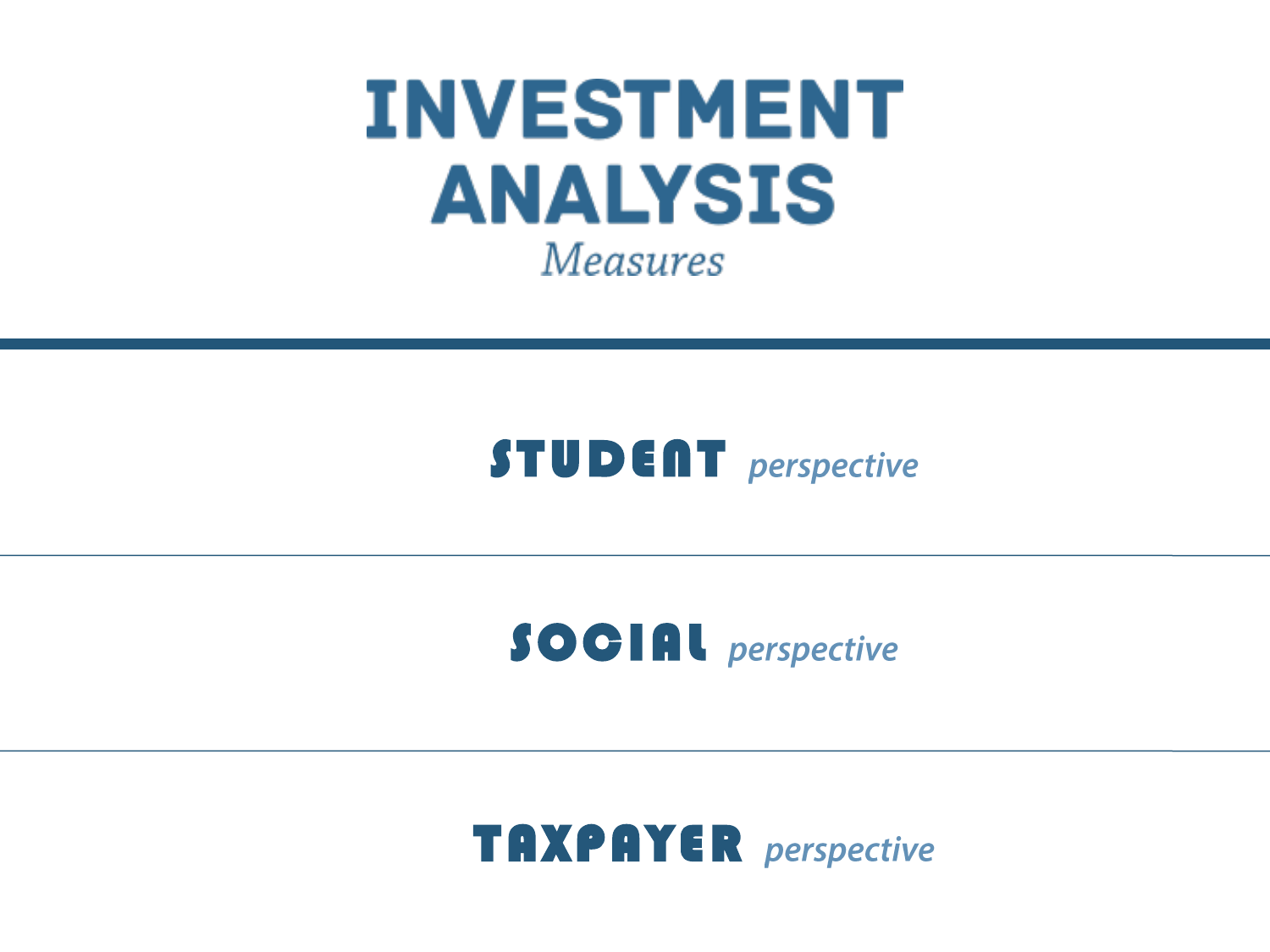

- Calculate **benefits and costs** to stakeholders
- Derive the **future benefits stream**
- **Discount results** to current-year dollars
- Determine **net present value**, **benefit-cost ratio**, and **rate of return**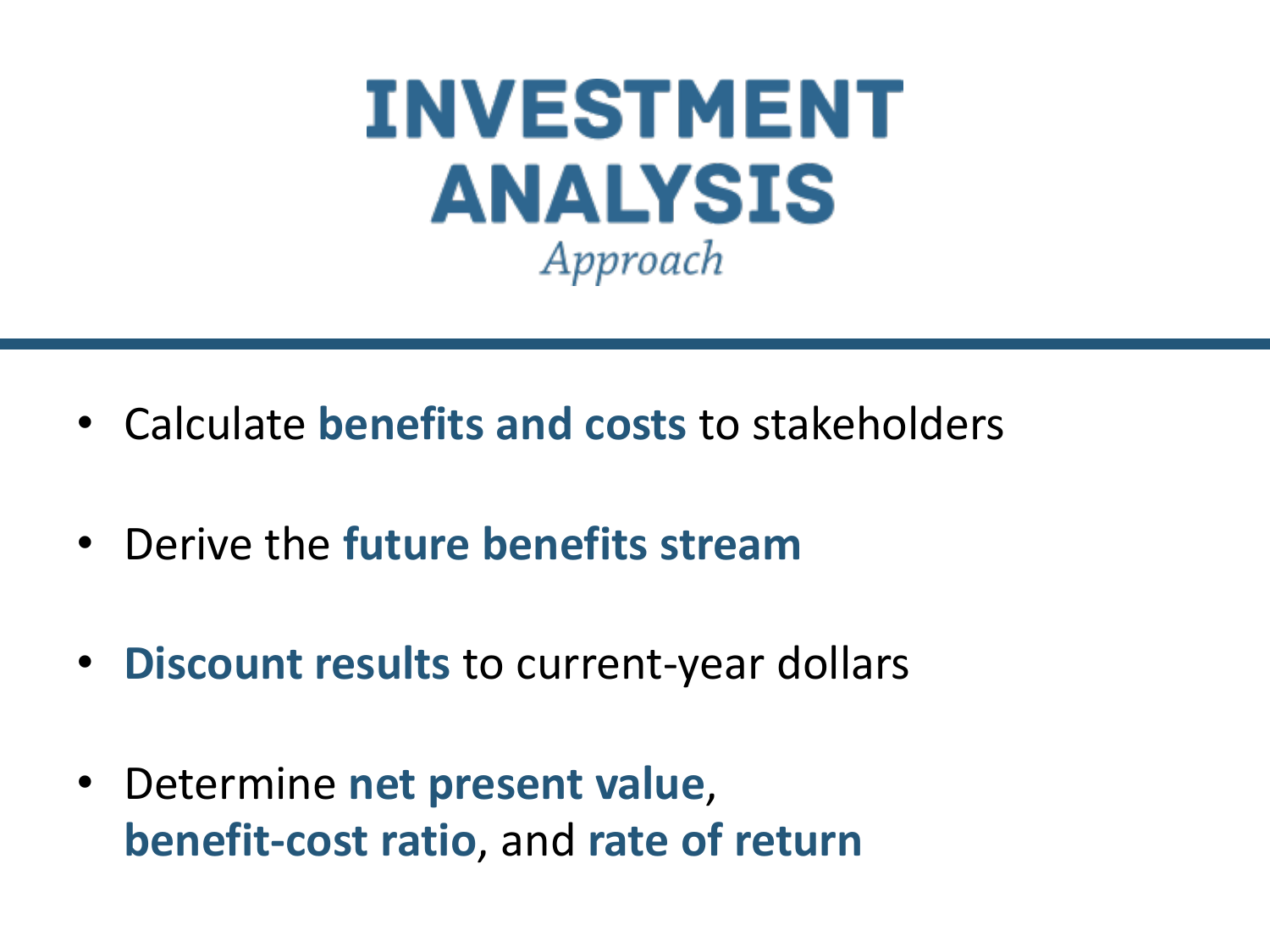## **STUDENT** *perspective*

### **Benefits =** Greater job opportunities **+** higher lifetime income

**Costs =** Tuition and fees **+** books and supplies **+** forgone time and money

Present value of benefits

## **\$243.4 million**

Present value of costs

**\$53.6 million**

Net present value (benefits minus costs)

# **\$189.8 million**

Benefit-cost ratio (benefits divided by costs)

**4.5**

Rate of return

**17.2%**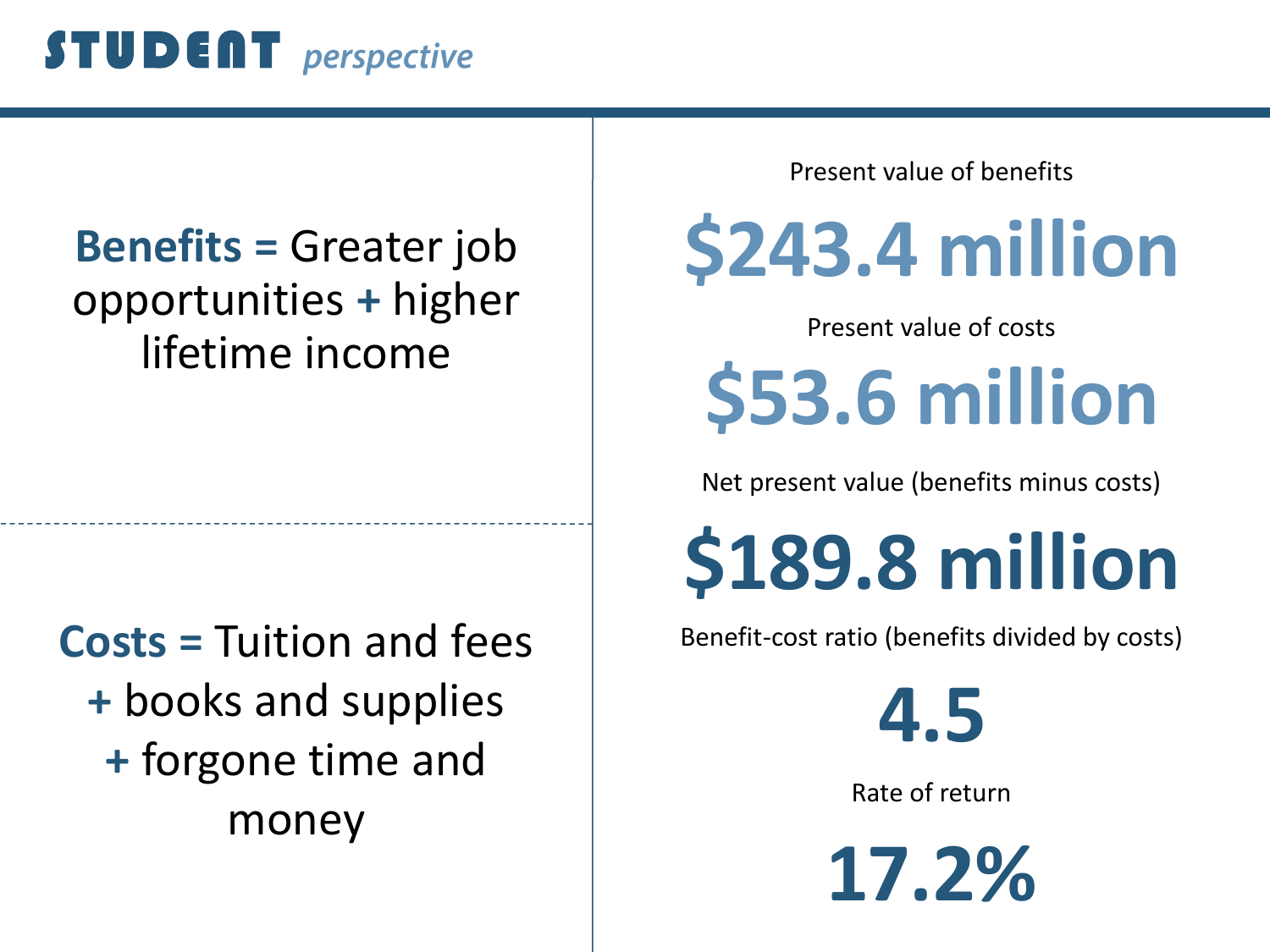## **SOCIAL** perspective

**Benefits =** Expanded economic base **+** savings related to improved health, reduced crime, and reduced unemployment

Costs = All college expenditures and all student expenditures and costs

Present value of benefits

**\$1.2 billion**

Present value of costs

# **\$138.6 million**

Net present value (benefits minus costs)

**\$1 billion**

Benefit-cost ratio (benefits divided by costs)

**8.5**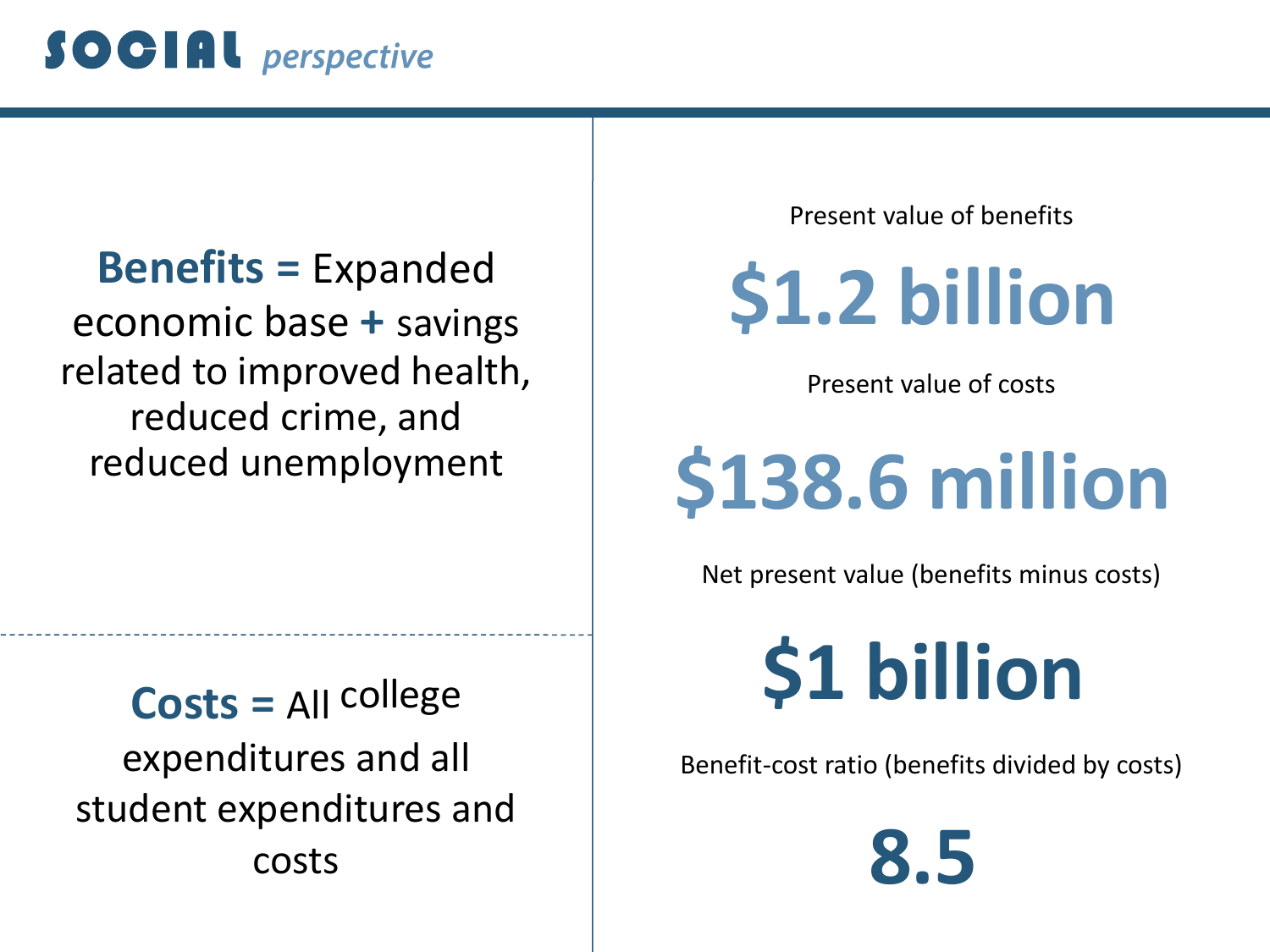## TAXPAYER *perspective*

### **Benefits =** Added tax revenues **+** reduced demand for government services

## **Costs =** State and local government funding

Present value of benefits

**\$93.5 million**

Present value of costs

**\$59.6 million**

Net present value (benefits minus costs)

**\$33.9 million**

Benefit-cost ratio (benefits divided by costs)

**1.6**

Rate of return

**4.2%**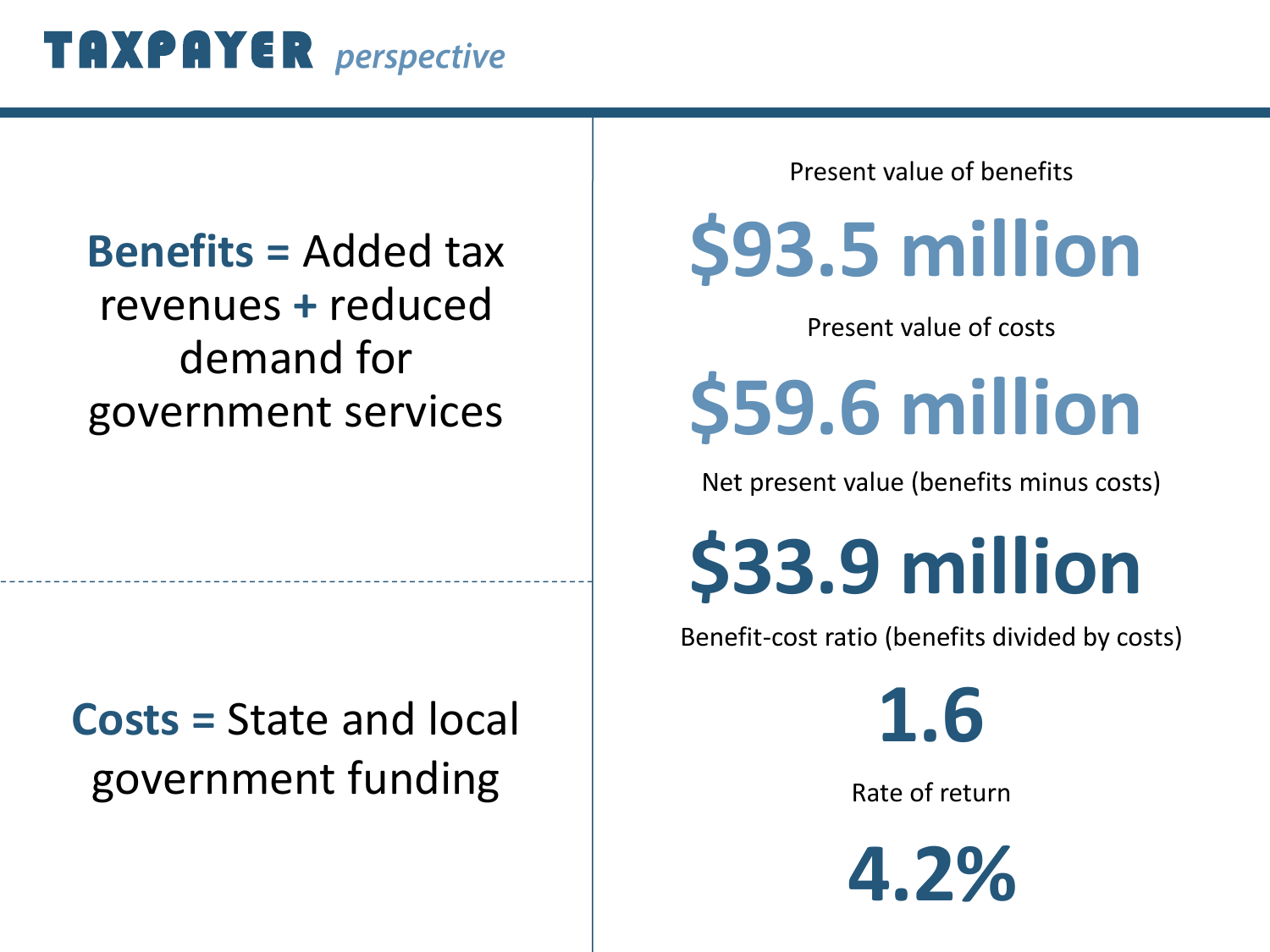## UNDERSTANDING **THE RESULTS**

College of the Desert

- Creates **new income** in the region
- Supports **local jobs**
- Sustains a **skilled workforce**
- Increases students' **lifetime income**
- Expands the state's **economic base**
- Improves **quality of life**